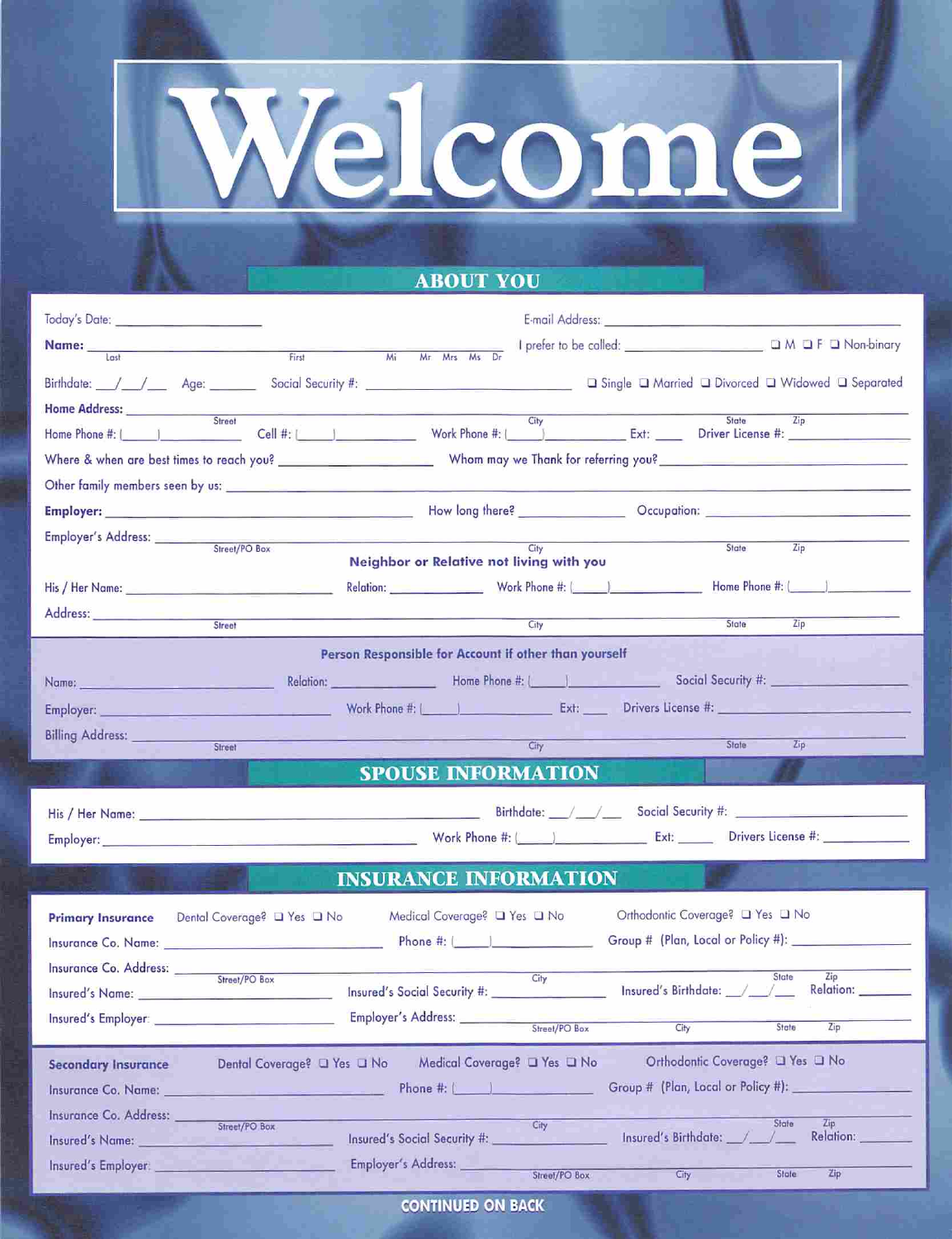| Do you have mobility in your teeth?<br>Yes <b>No</b><br>Are you currently in pain?<br>$\Box$ Yes $\Box$ No<br>Are your teeth sensitive to heat, cold, or anything else? _______________________<br>Do you require antibiotics before dental treatment?<br>$\Box$ Yes $\Box$ No<br>Do you still have wisdom teeth?<br>□ Yes □ No<br>Have you experienced problems associated with<br>any previous dental work?<br>Yes I No<br>Do you now or have you ever experienced pain / discomfort<br>T Yes T No<br>in your juw joint (TMJ / TMD)?<br>Your current dental health is: Q Good Q Fair Q Poor<br>(Please Circle)<br>Do you floss daily? Thes This No. Brush daily?<br>Yes DNo<br>$\Box$ Soft<br>What did you like most & least about any dentist you have seen? ________________<br>How long do you use a toothbrush before replacing it? __________________________<br>Are you happy with the way your smile looks?<br>Do you use anything in addition to your brush and floss? $\Box$ Yes $\Box$ No<br>$\Box$ Yes $\Box$ No<br>If yes, what? $\frac{1}{2}$<br>Would you like fresher breath? a Yes a No Whiter teeth? a Yes a No<br>in the contract of the contract of the contract of the contract of the contract of the contract of the contract<br><b>MEDICAL HISTORY</b><br>Do you have a personal physician? $\Box$ Yes $\Box$ No Date of last visit:<br>Have you ever taken Fosamax, or any other Bisphosphonate?<br>$Yes$ $\Box$ No<br>Are you allergic to any of the following?<br><b>Sedatives</b><br><b>Sulfa Drugs</b><br>$\Box$ Good $\Box$ Fair $\Box$ Poor<br>Your current physical health is:<br>Y N Latex<br> YN <br>Tetracycline<br>Dental Anesthetics   Y N Penicillin   Y N<br>YN<br>Other<br>Are you currently under the care of a physician?<br>$Yes$ $No$<br>Please list additional drugs/materials that cause allergic reactions:<br>Have you been vaccinated for Covid-19?<br><b>O</b> Yes <b>O</b> No<br>$\Box$ No<br>Do you smoke or use tobacco in any other form?<br>$Yes$ $\Box$ No<br>Are you pregnant?<br>$\Box$ Unsure $\Box$ Yes<br><b>O</b> No<br>Have you been told that you snore or hold your breath while<br>Are you nursing?<br>$\Box$ Yes<br>$\Box$ No<br>sleeping or wake up gasping for breath?<br>$Yes$ $No$<br>Are you taking any of the following?<br>Y N Acetaminophen   Y N Aspirin   Y N Cold Remedies   Y N Nitroglycerin<br>Y N Antibiotics   Y N Blood Thinners   Y N Digitalis/Heart Medication   Y N Recreational Drugs   Y N Antibiotics<br>Y N Antihistamines   Y N Blood Pressu<br>Y N Thyroid Medicine<br>Y N Tranquilizers<br>Are you taking any prescription, over-the-counter drugs, herbal remedies, vitamins or minerals not listed above? O Yes O No If yes, please list each one:<br>Do you or have you experienced the following?<br><b>Abnormal Bleeding</b><br>N.<br>Colitis<br>N.<br>Headaches<br>YN<br>Low Blood Pressure<br>N<br>YN<br>Shingles<br>Y<br>Alcohol Abuse<br>N<br>Y<br>Congenital Heart Defect<br>N<br>Υ<br>YN<br><b>Heart Attack</b><br>N<br>Lupus<br>YN<br>Sickle Cell Disease<br>Ariemia<br>N<br>Covid-19<br>Y<br><b>Heart Murmur</b><br>'N.<br>Y<br>YN<br>Mitral Valve Prolapse<br>N<br>Y<br>N<br>Sinus Problems<br><b>Arthritis</b><br>Y<br>'N<br>Y<br><b>Diabetes</b><br>N<br>Y<br><b>Heart Surgery</b><br>YN<br>N<br>Osteoporosis/Paget's<br>Y<br>N<br>Steroid Therapy<br>Artificial Bones/Joints<br>N<br>Difficulty Breathing<br>Y<br>N<br>Y<br>Hemophilia<br>N<br><b>Disease</b><br>Y<br>N<br>Stroke<br>Y<br><b>Artificial Valves</b><br>N<br>Y<br>N<br>Drug Abuse<br><b>Hepatitis</b><br>Υ<br>Pacemaker<br>N<br>YN<br>Ÿ<br>N<br><b>Thyroid Problems</b><br>A thma<br>Y<br>N<br>Y<br>Emphysema<br>Y<br>N<br>Herpes<br>YN<br>N<br>Persistent Cough<br>Y<br>N<br>Tonsillitis<br>Y<br>N<br>Autism<br>Y<br>Epilepsy<br><b>High Blood Pressure</b><br>N<br>Y<br>YN<br>Psychiatric Treatment<br>N<br>Y<br>N<br>Tuberculosis (TB)<br>Y<br><b>Blood Transfusion</b><br>N<br><b>Fainting Spells</b><br>$HIV^+/AIDS$<br>Y<br>Υ<br><b>Radiation Treatment</b><br>N<br>YN<br>N<br>Υ<br>N<br><b>Ulcers</b><br>Y<br>N<br>Cancer<br>Y<br><b>Fever Blisters</b><br>N<br>Y<br>Hospitalized for Any Reason<br>Y<br>Rheumatic Fever<br>N<br><sup>N</sup><br>Υ<br>N<br>Venereal Disease<br>YN<br>Chemotherapy<br>Y<br>Glaucoma<br>Kidney Problems<br>N<br>Υ<br>Y<br>N<br>Scarlet Fever<br>N<br>YN<br>Chicken Pox<br>YN<br><b>Hay Fever</b><br>Υ<br>Y<br>Liver Disease<br>Seizures<br>N<br>N<br>Please list any serious medical condition(s) that you have experienced:<br><b>AUTHORIZATIONS</b><br>I affirm that the information I have given is correct to the best of<br>I certify that I am covered by<br>Insurance Co. and<br>my knoviledge. It will be held in the strictest confidence and it is my<br>I assign directly to Dr.<br>all insurance benefits,<br>responsibility to inform this office of any changes in my medical status.<br>otherwise payable to me. I understand that I am responsible for payment<br>I authorize the dental staff to perform the necessary dental services<br>of services rendered and also responsible for paying any co-payment and<br>I may need. My method of payment will be<br>deductible that my insurance does not cover. I hereby authorize the dentist<br>to release all information necessary to secure the payment of benefits.<br>authorize the use of this signature on all my insurance submissions,<br>Signature<br>Date<br>whether manual or electronic.<br>PAYMENT IS DUE AT TIME OF SERVICE<br>Our office is HIPAA compliant and is committed to meeting or exceeding the<br>standards of infection control mandated by OSHA, the CDC and the ADA.<br>Signature<br>Date<br>FORM # A2C0197-vcovid<br>© 2021 INFORMS<br>www.informsonline.com<br>1-800-722-4884 | Do your gums ever bleed? $\Box$ Yes $\Box$ No<br>Ever ltch?<br>$\Box$ Yes $\Box$ No |
|---------------------------------------------------------------------------------------------------------------------------------------------------------------------------------------------------------------------------------------------------------------------------------------------------------------------------------------------------------------------------------------------------------------------------------------------------------------------------------------------------------------------------------------------------------------------------------------------------------------------------------------------------------------------------------------------------------------------------------------------------------------------------------------------------------------------------------------------------------------------------------------------------------------------------------------------------------------------------------------------------------------------------------------------------------------------------------------------------------------------------------------------------------------------------------------------------------------------------------------------------------------------------------------------------------------------------------------------------------------------------------------------------------------------------------------------------------------------------------------------------------------------------------------------------------------------------------------------------------------------------------------------------------------------------------------------------------------------------------------------------------------------------------------------------------------------------------------------------------------------------------------------------------------------------------------------------------------------------------------------------------------------------------------------------------------------------------------------------------------------------------------------------------------------------------------------------------------------------------------------------------------------------------------------------------------------------------------------------------------------------------------------------------------------------------------------------------------------------------------------------------------------------------------------------------------------------------------------------------------------------------------------------------------------------------------------------------------------------------------------------------------------------------------------------------------------------------------------------------------------------------------------------------------------------------------------------------------------------------------------------------------------------------------------------------------------------------------------------------------------------------------------------------------------------------------------------------------------------------------------------------------------------------------------------------------------------------------------------------------------------------------------------------------------------------------------------------------------------------------------------------------------------------------------------------------------------------------------------------------------------------------------------------------------------------------------------------------------------------------------------------------------------------------------------------------------------------------------------------------------------------------------------------------------------------------------------------------------------------------------------------------------------------------------------------------------------------------------------------------------------------------------------------------------------------------------------------------------------------------------------------------------------------------------------------------------------------------------------------------------------------------------------------------------------------------------------------------------------------------------------------------------------------------------------------------------------------------------------------------------------------------------------------------------------------------------------------------------------------------------------------------------------------------------------------------------------------------------------------------------------------------------------------------------------------------------------------------------------------------------------------------------------------------------------------------------------------------------------------------------------------------------------------------------------------------------------------------------------------------------------------------------------------------------------------------------------------------------------------------------------------------------------------------------------------------------------------------------------------------------------------------------------------------------------------------------------------------------------------------------------------------------------------------------------------------------------------------------------------------------------------------------------------------------------|-------------------------------------------------------------------------------------|
|                                                                                                                                                                                                                                                                                                                                                                                                                                                                                                                                                                                                                                                                                                                                                                                                                                                                                                                                                                                                                                                                                                                                                                                                                                                                                                                                                                                                                                                                                                                                                                                                                                                                                                                                                                                                                                                                                                                                                                                                                                                                                                                                                                                                                                                                                                                                                                                                                                                                                                                                                                                                                                                                                                                                                                                                                                                                                                                                                                                                                                                                                                                                                                                                                                                                                                                                                                                                                                                                                                                                                                                                                                                                                                                                                                                                                                                                                                                                                                                                                                                                                                                                                                                                                                                                                                                                                                                                                                                                                                                                                                                                                                                                                                                                                                                                                                                                                                                                                                                                                                                                                                                                                                                                                                                                                                                                                                                                                                                                                                                                                                                                                                                                                                                                                                                                   | Have you ever had periodontal disease?<br>$\Box$ Yes $\Box$ No                      |
|                                                                                                                                                                                                                                                                                                                                                                                                                                                                                                                                                                                                                                                                                                                                                                                                                                                                                                                                                                                                                                                                                                                                                                                                                                                                                                                                                                                                                                                                                                                                                                                                                                                                                                                                                                                                                                                                                                                                                                                                                                                                                                                                                                                                                                                                                                                                                                                                                                                                                                                                                                                                                                                                                                                                                                                                                                                                                                                                                                                                                                                                                                                                                                                                                                                                                                                                                                                                                                                                                                                                                                                                                                                                                                                                                                                                                                                                                                                                                                                                                                                                                                                                                                                                                                                                                                                                                                                                                                                                                                                                                                                                                                                                                                                                                                                                                                                                                                                                                                                                                                                                                                                                                                                                                                                                                                                                                                                                                                                                                                                                                                                                                                                                                                                                                                                                   |                                                                                     |
|                                                                                                                                                                                                                                                                                                                                                                                                                                                                                                                                                                                                                                                                                                                                                                                                                                                                                                                                                                                                                                                                                                                                                                                                                                                                                                                                                                                                                                                                                                                                                                                                                                                                                                                                                                                                                                                                                                                                                                                                                                                                                                                                                                                                                                                                                                                                                                                                                                                                                                                                                                                                                                                                                                                                                                                                                                                                                                                                                                                                                                                                                                                                                                                                                                                                                                                                                                                                                                                                                                                                                                                                                                                                                                                                                                                                                                                                                                                                                                                                                                                                                                                                                                                                                                                                                                                                                                                                                                                                                                                                                                                                                                                                                                                                                                                                                                                                                                                                                                                                                                                                                                                                                                                                                                                                                                                                                                                                                                                                                                                                                                                                                                                                                                                                                                                                   |                                                                                     |
|                                                                                                                                                                                                                                                                                                                                                                                                                                                                                                                                                                                                                                                                                                                                                                                                                                                                                                                                                                                                                                                                                                                                                                                                                                                                                                                                                                                                                                                                                                                                                                                                                                                                                                                                                                                                                                                                                                                                                                                                                                                                                                                                                                                                                                                                                                                                                                                                                                                                                                                                                                                                                                                                                                                                                                                                                                                                                                                                                                                                                                                                                                                                                                                                                                                                                                                                                                                                                                                                                                                                                                                                                                                                                                                                                                                                                                                                                                                                                                                                                                                                                                                                                                                                                                                                                                                                                                                                                                                                                                                                                                                                                                                                                                                                                                                                                                                                                                                                                                                                                                                                                                                                                                                                                                                                                                                                                                                                                                                                                                                                                                                                                                                                                                                                                                                                   |                                                                                     |
|                                                                                                                                                                                                                                                                                                                                                                                                                                                                                                                                                                                                                                                                                                                                                                                                                                                                                                                                                                                                                                                                                                                                                                                                                                                                                                                                                                                                                                                                                                                                                                                                                                                                                                                                                                                                                                                                                                                                                                                                                                                                                                                                                                                                                                                                                                                                                                                                                                                                                                                                                                                                                                                                                                                                                                                                                                                                                                                                                                                                                                                                                                                                                                                                                                                                                                                                                                                                                                                                                                                                                                                                                                                                                                                                                                                                                                                                                                                                                                                                                                                                                                                                                                                                                                                                                                                                                                                                                                                                                                                                                                                                                                                                                                                                                                                                                                                                                                                                                                                                                                                                                                                                                                                                                                                                                                                                                                                                                                                                                                                                                                                                                                                                                                                                                                                                   |                                                                                     |
|                                                                                                                                                                                                                                                                                                                                                                                                                                                                                                                                                                                                                                                                                                                                                                                                                                                                                                                                                                                                                                                                                                                                                                                                                                                                                                                                                                                                                                                                                                                                                                                                                                                                                                                                                                                                                                                                                                                                                                                                                                                                                                                                                                                                                                                                                                                                                                                                                                                                                                                                                                                                                                                                                                                                                                                                                                                                                                                                                                                                                                                                                                                                                                                                                                                                                                                                                                                                                                                                                                                                                                                                                                                                                                                                                                                                                                                                                                                                                                                                                                                                                                                                                                                                                                                                                                                                                                                                                                                                                                                                                                                                                                                                                                                                                                                                                                                                                                                                                                                                                                                                                                                                                                                                                                                                                                                                                                                                                                                                                                                                                                                                                                                                                                                                                                                                   |                                                                                     |
|                                                                                                                                                                                                                                                                                                                                                                                                                                                                                                                                                                                                                                                                                                                                                                                                                                                                                                                                                                                                                                                                                                                                                                                                                                                                                                                                                                                                                                                                                                                                                                                                                                                                                                                                                                                                                                                                                                                                                                                                                                                                                                                                                                                                                                                                                                                                                                                                                                                                                                                                                                                                                                                                                                                                                                                                                                                                                                                                                                                                                                                                                                                                                                                                                                                                                                                                                                                                                                                                                                                                                                                                                                                                                                                                                                                                                                                                                                                                                                                                                                                                                                                                                                                                                                                                                                                                                                                                                                                                                                                                                                                                                                                                                                                                                                                                                                                                                                                                                                                                                                                                                                                                                                                                                                                                                                                                                                                                                                                                                                                                                                                                                                                                                                                                                                                                   |                                                                                     |
|                                                                                                                                                                                                                                                                                                                                                                                                                                                                                                                                                                                                                                                                                                                                                                                                                                                                                                                                                                                                                                                                                                                                                                                                                                                                                                                                                                                                                                                                                                                                                                                                                                                                                                                                                                                                                                                                                                                                                                                                                                                                                                                                                                                                                                                                                                                                                                                                                                                                                                                                                                                                                                                                                                                                                                                                                                                                                                                                                                                                                                                                                                                                                                                                                                                                                                                                                                                                                                                                                                                                                                                                                                                                                                                                                                                                                                                                                                                                                                                                                                                                                                                                                                                                                                                                                                                                                                                                                                                                                                                                                                                                                                                                                                                                                                                                                                                                                                                                                                                                                                                                                                                                                                                                                                                                                                                                                                                                                                                                                                                                                                                                                                                                                                                                                                                                   |                                                                                     |
|                                                                                                                                                                                                                                                                                                                                                                                                                                                                                                                                                                                                                                                                                                                                                                                                                                                                                                                                                                                                                                                                                                                                                                                                                                                                                                                                                                                                                                                                                                                                                                                                                                                                                                                                                                                                                                                                                                                                                                                                                                                                                                                                                                                                                                                                                                                                                                                                                                                                                                                                                                                                                                                                                                                                                                                                                                                                                                                                                                                                                                                                                                                                                                                                                                                                                                                                                                                                                                                                                                                                                                                                                                                                                                                                                                                                                                                                                                                                                                                                                                                                                                                                                                                                                                                                                                                                                                                                                                                                                                                                                                                                                                                                                                                                                                                                                                                                                                                                                                                                                                                                                                                                                                                                                                                                                                                                                                                                                                                                                                                                                                                                                                                                                                                                                                                                   |                                                                                     |
|                                                                                                                                                                                                                                                                                                                                                                                                                                                                                                                                                                                                                                                                                                                                                                                                                                                                                                                                                                                                                                                                                                                                                                                                                                                                                                                                                                                                                                                                                                                                                                                                                                                                                                                                                                                                                                                                                                                                                                                                                                                                                                                                                                                                                                                                                                                                                                                                                                                                                                                                                                                                                                                                                                                                                                                                                                                                                                                                                                                                                                                                                                                                                                                                                                                                                                                                                                                                                                                                                                                                                                                                                                                                                                                                                                                                                                                                                                                                                                                                                                                                                                                                                                                                                                                                                                                                                                                                                                                                                                                                                                                                                                                                                                                                                                                                                                                                                                                                                                                                                                                                                                                                                                                                                                                                                                                                                                                                                                                                                                                                                                                                                                                                                                                                                                                                   |                                                                                     |
|                                                                                                                                                                                                                                                                                                                                                                                                                                                                                                                                                                                                                                                                                                                                                                                                                                                                                                                                                                                                                                                                                                                                                                                                                                                                                                                                                                                                                                                                                                                                                                                                                                                                                                                                                                                                                                                                                                                                                                                                                                                                                                                                                                                                                                                                                                                                                                                                                                                                                                                                                                                                                                                                                                                                                                                                                                                                                                                                                                                                                                                                                                                                                                                                                                                                                                                                                                                                                                                                                                                                                                                                                                                                                                                                                                                                                                                                                                                                                                                                                                                                                                                                                                                                                                                                                                                                                                                                                                                                                                                                                                                                                                                                                                                                                                                                                                                                                                                                                                                                                                                                                                                                                                                                                                                                                                                                                                                                                                                                                                                                                                                                                                                                                                                                                                                                   |                                                                                     |
|                                                                                                                                                                                                                                                                                                                                                                                                                                                                                                                                                                                                                                                                                                                                                                                                                                                                                                                                                                                                                                                                                                                                                                                                                                                                                                                                                                                                                                                                                                                                                                                                                                                                                                                                                                                                                                                                                                                                                                                                                                                                                                                                                                                                                                                                                                                                                                                                                                                                                                                                                                                                                                                                                                                                                                                                                                                                                                                                                                                                                                                                                                                                                                                                                                                                                                                                                                                                                                                                                                                                                                                                                                                                                                                                                                                                                                                                                                                                                                                                                                                                                                                                                                                                                                                                                                                                                                                                                                                                                                                                                                                                                                                                                                                                                                                                                                                                                                                                                                                                                                                                                                                                                                                                                                                                                                                                                                                                                                                                                                                                                                                                                                                                                                                                                                                                   |                                                                                     |
|                                                                                                                                                                                                                                                                                                                                                                                                                                                                                                                                                                                                                                                                                                                                                                                                                                                                                                                                                                                                                                                                                                                                                                                                                                                                                                                                                                                                                                                                                                                                                                                                                                                                                                                                                                                                                                                                                                                                                                                                                                                                                                                                                                                                                                                                                                                                                                                                                                                                                                                                                                                                                                                                                                                                                                                                                                                                                                                                                                                                                                                                                                                                                                                                                                                                                                                                                                                                                                                                                                                                                                                                                                                                                                                                                                                                                                                                                                                                                                                                                                                                                                                                                                                                                                                                                                                                                                                                                                                                                                                                                                                                                                                                                                                                                                                                                                                                                                                                                                                                                                                                                                                                                                                                                                                                                                                                                                                                                                                                                                                                                                                                                                                                                                                                                                                                   |                                                                                     |
|                                                                                                                                                                                                                                                                                                                                                                                                                                                                                                                                                                                                                                                                                                                                                                                                                                                                                                                                                                                                                                                                                                                                                                                                                                                                                                                                                                                                                                                                                                                                                                                                                                                                                                                                                                                                                                                                                                                                                                                                                                                                                                                                                                                                                                                                                                                                                                                                                                                                                                                                                                                                                                                                                                                                                                                                                                                                                                                                                                                                                                                                                                                                                                                                                                                                                                                                                                                                                                                                                                                                                                                                                                                                                                                                                                                                                                                                                                                                                                                                                                                                                                                                                                                                                                                                                                                                                                                                                                                                                                                                                                                                                                                                                                                                                                                                                                                                                                                                                                                                                                                                                                                                                                                                                                                                                                                                                                                                                                                                                                                                                                                                                                                                                                                                                                                                   |                                                                                     |
|                                                                                                                                                                                                                                                                                                                                                                                                                                                                                                                                                                                                                                                                                                                                                                                                                                                                                                                                                                                                                                                                                                                                                                                                                                                                                                                                                                                                                                                                                                                                                                                                                                                                                                                                                                                                                                                                                                                                                                                                                                                                                                                                                                                                                                                                                                                                                                                                                                                                                                                                                                                                                                                                                                                                                                                                                                                                                                                                                                                                                                                                                                                                                                                                                                                                                                                                                                                                                                                                                                                                                                                                                                                                                                                                                                                                                                                                                                                                                                                                                                                                                                                                                                                                                                                                                                                                                                                                                                                                                                                                                                                                                                                                                                                                                                                                                                                                                                                                                                                                                                                                                                                                                                                                                                                                                                                                                                                                                                                                                                                                                                                                                                                                                                                                                                                                   |                                                                                     |
|                                                                                                                                                                                                                                                                                                                                                                                                                                                                                                                                                                                                                                                                                                                                                                                                                                                                                                                                                                                                                                                                                                                                                                                                                                                                                                                                                                                                                                                                                                                                                                                                                                                                                                                                                                                                                                                                                                                                                                                                                                                                                                                                                                                                                                                                                                                                                                                                                                                                                                                                                                                                                                                                                                                                                                                                                                                                                                                                                                                                                                                                                                                                                                                                                                                                                                                                                                                                                                                                                                                                                                                                                                                                                                                                                                                                                                                                                                                                                                                                                                                                                                                                                                                                                                                                                                                                                                                                                                                                                                                                                                                                                                                                                                                                                                                                                                                                                                                                                                                                                                                                                                                                                                                                                                                                                                                                                                                                                                                                                                                                                                                                                                                                                                                                                                                                   |                                                                                     |
|                                                                                                                                                                                                                                                                                                                                                                                                                                                                                                                                                                                                                                                                                                                                                                                                                                                                                                                                                                                                                                                                                                                                                                                                                                                                                                                                                                                                                                                                                                                                                                                                                                                                                                                                                                                                                                                                                                                                                                                                                                                                                                                                                                                                                                                                                                                                                                                                                                                                                                                                                                                                                                                                                                                                                                                                                                                                                                                                                                                                                                                                                                                                                                                                                                                                                                                                                                                                                                                                                                                                                                                                                                                                                                                                                                                                                                                                                                                                                                                                                                                                                                                                                                                                                                                                                                                                                                                                                                                                                                                                                                                                                                                                                                                                                                                                                                                                                                                                                                                                                                                                                                                                                                                                                                                                                                                                                                                                                                                                                                                                                                                                                                                                                                                                                                                                   |                                                                                     |
|                                                                                                                                                                                                                                                                                                                                                                                                                                                                                                                                                                                                                                                                                                                                                                                                                                                                                                                                                                                                                                                                                                                                                                                                                                                                                                                                                                                                                                                                                                                                                                                                                                                                                                                                                                                                                                                                                                                                                                                                                                                                                                                                                                                                                                                                                                                                                                                                                                                                                                                                                                                                                                                                                                                                                                                                                                                                                                                                                                                                                                                                                                                                                                                                                                                                                                                                                                                                                                                                                                                                                                                                                                                                                                                                                                                                                                                                                                                                                                                                                                                                                                                                                                                                                                                                                                                                                                                                                                                                                                                                                                                                                                                                                                                                                                                                                                                                                                                                                                                                                                                                                                                                                                                                                                                                                                                                                                                                                                                                                                                                                                                                                                                                                                                                                                                                   |                                                                                     |
|                                                                                                                                                                                                                                                                                                                                                                                                                                                                                                                                                                                                                                                                                                                                                                                                                                                                                                                                                                                                                                                                                                                                                                                                                                                                                                                                                                                                                                                                                                                                                                                                                                                                                                                                                                                                                                                                                                                                                                                                                                                                                                                                                                                                                                                                                                                                                                                                                                                                                                                                                                                                                                                                                                                                                                                                                                                                                                                                                                                                                                                                                                                                                                                                                                                                                                                                                                                                                                                                                                                                                                                                                                                                                                                                                                                                                                                                                                                                                                                                                                                                                                                                                                                                                                                                                                                                                                                                                                                                                                                                                                                                                                                                                                                                                                                                                                                                                                                                                                                                                                                                                                                                                                                                                                                                                                                                                                                                                                                                                                                                                                                                                                                                                                                                                                                                   |                                                                                     |
|                                                                                                                                                                                                                                                                                                                                                                                                                                                                                                                                                                                                                                                                                                                                                                                                                                                                                                                                                                                                                                                                                                                                                                                                                                                                                                                                                                                                                                                                                                                                                                                                                                                                                                                                                                                                                                                                                                                                                                                                                                                                                                                                                                                                                                                                                                                                                                                                                                                                                                                                                                                                                                                                                                                                                                                                                                                                                                                                                                                                                                                                                                                                                                                                                                                                                                                                                                                                                                                                                                                                                                                                                                                                                                                                                                                                                                                                                                                                                                                                                                                                                                                                                                                                                                                                                                                                                                                                                                                                                                                                                                                                                                                                                                                                                                                                                                                                                                                                                                                                                                                                                                                                                                                                                                                                                                                                                                                                                                                                                                                                                                                                                                                                                                                                                                                                   |                                                                                     |
|                                                                                                                                                                                                                                                                                                                                                                                                                                                                                                                                                                                                                                                                                                                                                                                                                                                                                                                                                                                                                                                                                                                                                                                                                                                                                                                                                                                                                                                                                                                                                                                                                                                                                                                                                                                                                                                                                                                                                                                                                                                                                                                                                                                                                                                                                                                                                                                                                                                                                                                                                                                                                                                                                                                                                                                                                                                                                                                                                                                                                                                                                                                                                                                                                                                                                                                                                                                                                                                                                                                                                                                                                                                                                                                                                                                                                                                                                                                                                                                                                                                                                                                                                                                                                                                                                                                                                                                                                                                                                                                                                                                                                                                                                                                                                                                                                                                                                                                                                                                                                                                                                                                                                                                                                                                                                                                                                                                                                                                                                                                                                                                                                                                                                                                                                                                                   |                                                                                     |
|                                                                                                                                                                                                                                                                                                                                                                                                                                                                                                                                                                                                                                                                                                                                                                                                                                                                                                                                                                                                                                                                                                                                                                                                                                                                                                                                                                                                                                                                                                                                                                                                                                                                                                                                                                                                                                                                                                                                                                                                                                                                                                                                                                                                                                                                                                                                                                                                                                                                                                                                                                                                                                                                                                                                                                                                                                                                                                                                                                                                                                                                                                                                                                                                                                                                                                                                                                                                                                                                                                                                                                                                                                                                                                                                                                                                                                                                                                                                                                                                                                                                                                                                                                                                                                                                                                                                                                                                                                                                                                                                                                                                                                                                                                                                                                                                                                                                                                                                                                                                                                                                                                                                                                                                                                                                                                                                                                                                                                                                                                                                                                                                                                                                                                                                                                                                   |                                                                                     |
|                                                                                                                                                                                                                                                                                                                                                                                                                                                                                                                                                                                                                                                                                                                                                                                                                                                                                                                                                                                                                                                                                                                                                                                                                                                                                                                                                                                                                                                                                                                                                                                                                                                                                                                                                                                                                                                                                                                                                                                                                                                                                                                                                                                                                                                                                                                                                                                                                                                                                                                                                                                                                                                                                                                                                                                                                                                                                                                                                                                                                                                                                                                                                                                                                                                                                                                                                                                                                                                                                                                                                                                                                                                                                                                                                                                                                                                                                                                                                                                                                                                                                                                                                                                                                                                                                                                                                                                                                                                                                                                                                                                                                                                                                                                                                                                                                                                                                                                                                                                                                                                                                                                                                                                                                                                                                                                                                                                                                                                                                                                                                                                                                                                                                                                                                                                                   |                                                                                     |
|                                                                                                                                                                                                                                                                                                                                                                                                                                                                                                                                                                                                                                                                                                                                                                                                                                                                                                                                                                                                                                                                                                                                                                                                                                                                                                                                                                                                                                                                                                                                                                                                                                                                                                                                                                                                                                                                                                                                                                                                                                                                                                                                                                                                                                                                                                                                                                                                                                                                                                                                                                                                                                                                                                                                                                                                                                                                                                                                                                                                                                                                                                                                                                                                                                                                                                                                                                                                                                                                                                                                                                                                                                                                                                                                                                                                                                                                                                                                                                                                                                                                                                                                                                                                                                                                                                                                                                                                                                                                                                                                                                                                                                                                                                                                                                                                                                                                                                                                                                                                                                                                                                                                                                                                                                                                                                                                                                                                                                                                                                                                                                                                                                                                                                                                                                                                   |                                                                                     |
|                                                                                                                                                                                                                                                                                                                                                                                                                                                                                                                                                                                                                                                                                                                                                                                                                                                                                                                                                                                                                                                                                                                                                                                                                                                                                                                                                                                                                                                                                                                                                                                                                                                                                                                                                                                                                                                                                                                                                                                                                                                                                                                                                                                                                                                                                                                                                                                                                                                                                                                                                                                                                                                                                                                                                                                                                                                                                                                                                                                                                                                                                                                                                                                                                                                                                                                                                                                                                                                                                                                                                                                                                                                                                                                                                                                                                                                                                                                                                                                                                                                                                                                                                                                                                                                                                                                                                                                                                                                                                                                                                                                                                                                                                                                                                                                                                                                                                                                                                                                                                                                                                                                                                                                                                                                                                                                                                                                                                                                                                                                                                                                                                                                                                                                                                                                                   |                                                                                     |
|                                                                                                                                                                                                                                                                                                                                                                                                                                                                                                                                                                                                                                                                                                                                                                                                                                                                                                                                                                                                                                                                                                                                                                                                                                                                                                                                                                                                                                                                                                                                                                                                                                                                                                                                                                                                                                                                                                                                                                                                                                                                                                                                                                                                                                                                                                                                                                                                                                                                                                                                                                                                                                                                                                                                                                                                                                                                                                                                                                                                                                                                                                                                                                                                                                                                                                                                                                                                                                                                                                                                                                                                                                                                                                                                                                                                                                                                                                                                                                                                                                                                                                                                                                                                                                                                                                                                                                                                                                                                                                                                                                                                                                                                                                                                                                                                                                                                                                                                                                                                                                                                                                                                                                                                                                                                                                                                                                                                                                                                                                                                                                                                                                                                                                                                                                                                   |                                                                                     |
|                                                                                                                                                                                                                                                                                                                                                                                                                                                                                                                                                                                                                                                                                                                                                                                                                                                                                                                                                                                                                                                                                                                                                                                                                                                                                                                                                                                                                                                                                                                                                                                                                                                                                                                                                                                                                                                                                                                                                                                                                                                                                                                                                                                                                                                                                                                                                                                                                                                                                                                                                                                                                                                                                                                                                                                                                                                                                                                                                                                                                                                                                                                                                                                                                                                                                                                                                                                                                                                                                                                                                                                                                                                                                                                                                                                                                                                                                                                                                                                                                                                                                                                                                                                                                                                                                                                                                                                                                                                                                                                                                                                                                                                                                                                                                                                                                                                                                                                                                                                                                                                                                                                                                                                                                                                                                                                                                                                                                                                                                                                                                                                                                                                                                                                                                                                                   |                                                                                     |

DENTAL HISTORY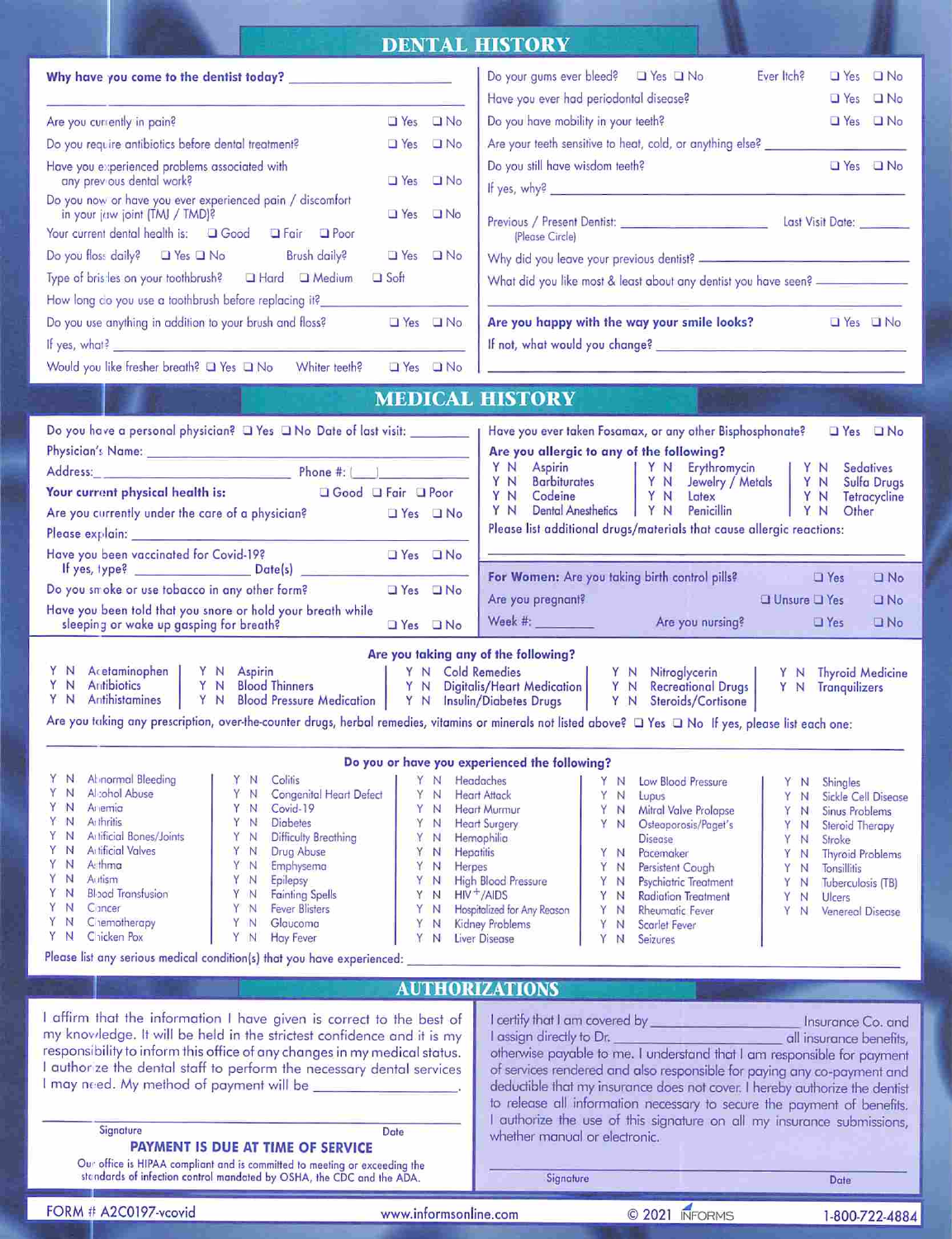## Statement of Patient Financial Responsibility

will assume responsibility to pay my portion of services rendered, but I also understand I am responsible for balances not paid by my insurance company. It is the patients responsibility to communicate with their insurance company once the claim has been filed in the event of non payment by the insurance company. I understand that it is the policy of DR Greg Evans Office to turn all accounts that are 90 days past due over to an outside collection agency. I also understand this will result in a 30% collection fee and Court Costs being added to the account balance.

All outstanding balances are required to be paid prior to additional services, including routine cleanings. I understand that payment is expected in full when service is rendered.

It is the policy of DR Greg Evans office to charge a fee of \$50.00 per hour for a missed appointments not cancelled with a 24 hour notice.

Additionally, in the event that I am more that 15 minutes late to my scheduled appointment I understand I may be asked to reschedule for another time or date.

By signing this agreement I acknowledge that I have read the above policy and fully understand and accept its terms

X

signature date date date